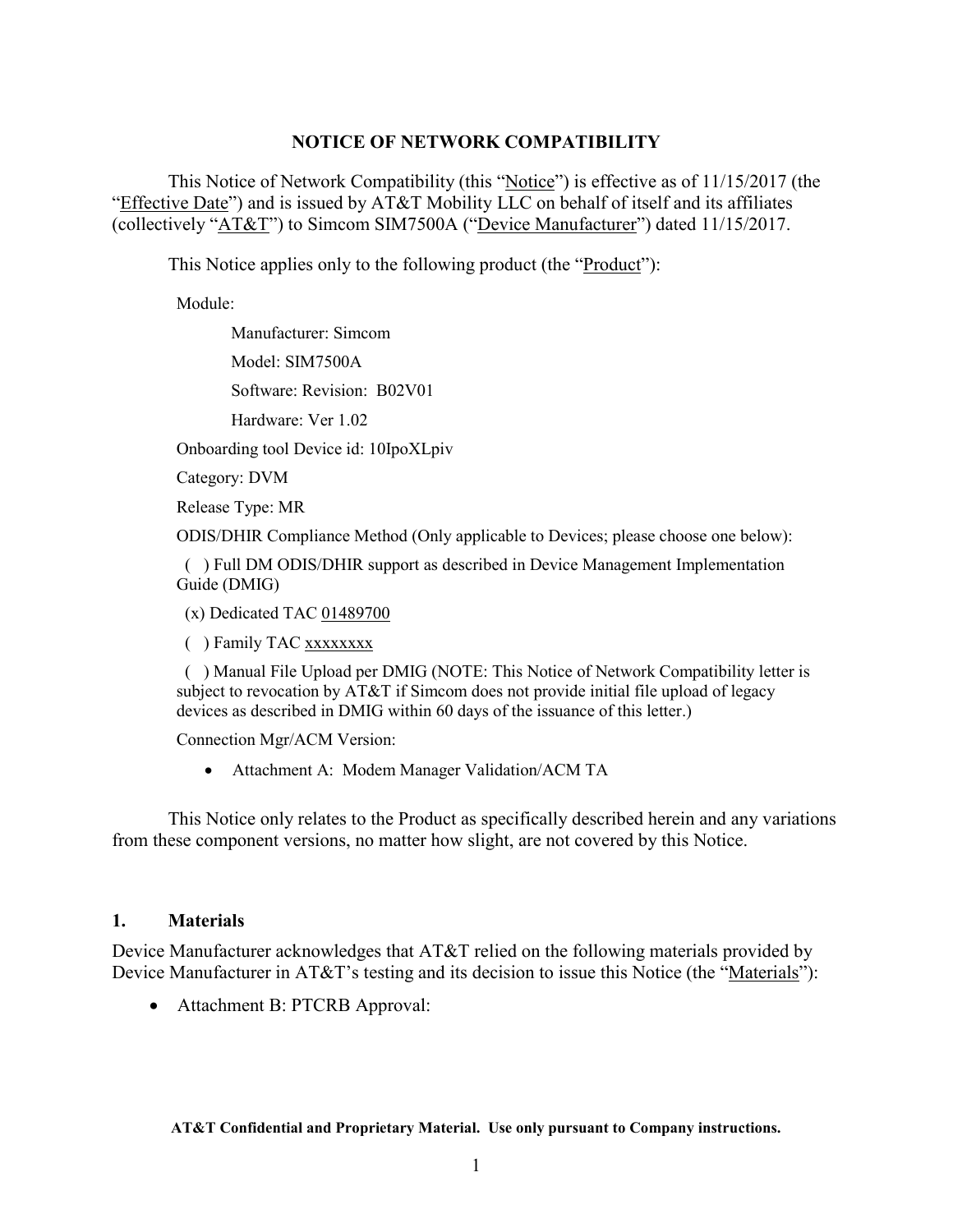

• Attachment C: FCC Approval:



Device Manufacturer hereby represents to AT&T that the Materials are true, authentic and accurate documents relating the Product and that they are what they purport to be.

## **2. Testing**

AT&T performed applicable testing on the Product (the "Testing"). This includes testing for:

- Negative impacts on AT&T's wireless network.
- Baseline regulatory confirmation.
- RF testing against components in the wireless AT&T network.
- Network selection testing.

## **3. Testing Results**

The device under test was not observed to cause any adverse problems to the AT&T network when activated and used in the lab. The device under test is certified for both CS and PS services (as applicable). Any change to the mode of operation invalidates the AT&T Certification.

## **4. Limitations**

Because of the limited scope of the Testing, AT&T does not make any representations regarding any feature, function or other characteristic of the Product not described herein, including, but not limited to, the following:

- 4.1 Data throughput performance.
- 4.2 Voice quality performance.
- 4.3 Manufacturing/assembly issues.
- 4.4 RF Parametric performance beyond PTCRB testing.
- 4.5 Voice and Data interaction handling.
- 4.6 Consumer handset-based features including Java applications, MMS, SMS
- 4.7 System, component level, or application level security performance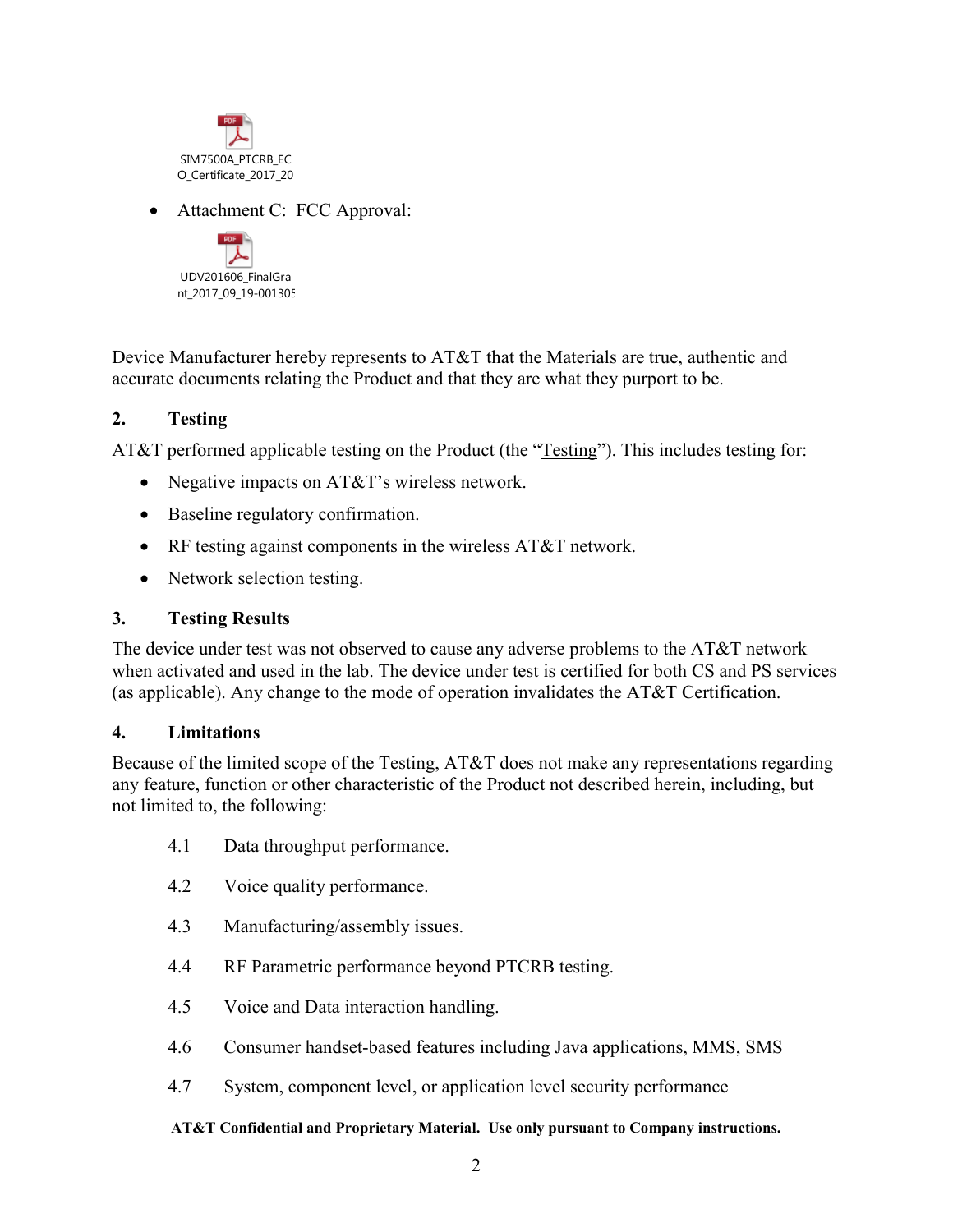4.8 Ability to make Emergency calls (for example to 911) as this is the responsibility of the manufacturer to test and meet the emergency location requirements

Manufacturer will not identify AT&T or its Affiliates in any advertising, sales material, press release, public disclosure or publicity without prior written authorization by AT&T.

Furthermore, AT&T does not make any representation or warranty, express or implied, to any person or entity, including, without limitation, any warranties regarding the performance, desirability, merchantability, suitability, originality, quality, fitness for a particular purpose or otherwise (irrespective of any previous course of dealings between the parties or custom or usage of trade), with respect to the Product. Device Manufacturer may not make any representation to any third party inconsistent with the terms of this Notice.

- a. **Simcom General Indemnity Obligations**. Simcom, as Indemnifying Party, will defend, indemnify and hold harmless AT&T, and its Affiliates, directors, officers, and employees from and against any and all third-party claims, including but not limited to End User claims, causes of action, demands, liabilities, damages, losses, judgments, settlements, costs and expenses, including punitive damages, court costs, and reasonable attorneys' and expert witness' fees before and at trial and on appeal (collectively "Claims") related to or arising out of (i) the use of the Simcom SIM7500A ; (ii) services delivered by Simcom SIM7500A through information services or applications on the Simcom SIM7500A; (iii) the battery in the Simcom SIM7500A; or (iv) personal injury, death or property damage arising out of use of the Simcom SIM7500Aor the information services and/or applications on or delivered by the Simcom SIM7500A ; except to the extent such Claim arises solely out of the use of the Service and not out of the use of the Simcom SIM7500A .
- b. **Disclaimer of Warranties:** EXCEPT AS EXPRESSLY STATED IN THIS NOTICE, EACH PARTY DISCLAIMS ALL WARRANTIES, EITHER EXPRESSED OR IMPLIED, WITH RESPECT TO GOODS OR SERVICES HEREUNDER, INCLUDING, BUT NOT LIMITED TO, IMPLIED WARRANTIES OF MERCHANTABILITY AND FITNESS FOR A PARTICULAR PURPOSE. AT&T SUPPLIES A SERVICE, NOT GOODS. AT&T DOES NOT GUARANTEE COMPANY OR ANY END USER UNINTERRUPTED SERVICE.

AT&T IS NOT THE MANUFACTURER OF ANY Simcom EQUIPMENT AND MAKES NO WARRANTIES, EXPRESS OR IMPLIED, WITH RESPECT THERETO. **AT&T HAS NO RESPONSIBILITY OR LIABILITY FOR ANY BATTERY IN Simcom SIM7500A.** TO THE EXTENT AT&T PROVIDES ACCESS TO INFORMATION PROVIDED BY OTHER SOURCES, AT&T ACCEPTS NO LIABILITY FOR AND MAKES NO WARRANTIES, EXPRESS OR IMPLIED, WITH RESPECT TO THE CONTENT THEREOF. Simcom HAS NOT RELIED ON AND WILL NOT CLAIM THAT IT IS ENTITLED TO THE BENEFITS OF ANY REPRESENTATIONS, PROMISES, DESCRIPTION OF SERVICES OR OTHER STATEMENT NOT SPECIFICALLY SET FORTH IN THIS NOTICE.

# **AT&T Mobility LLC**